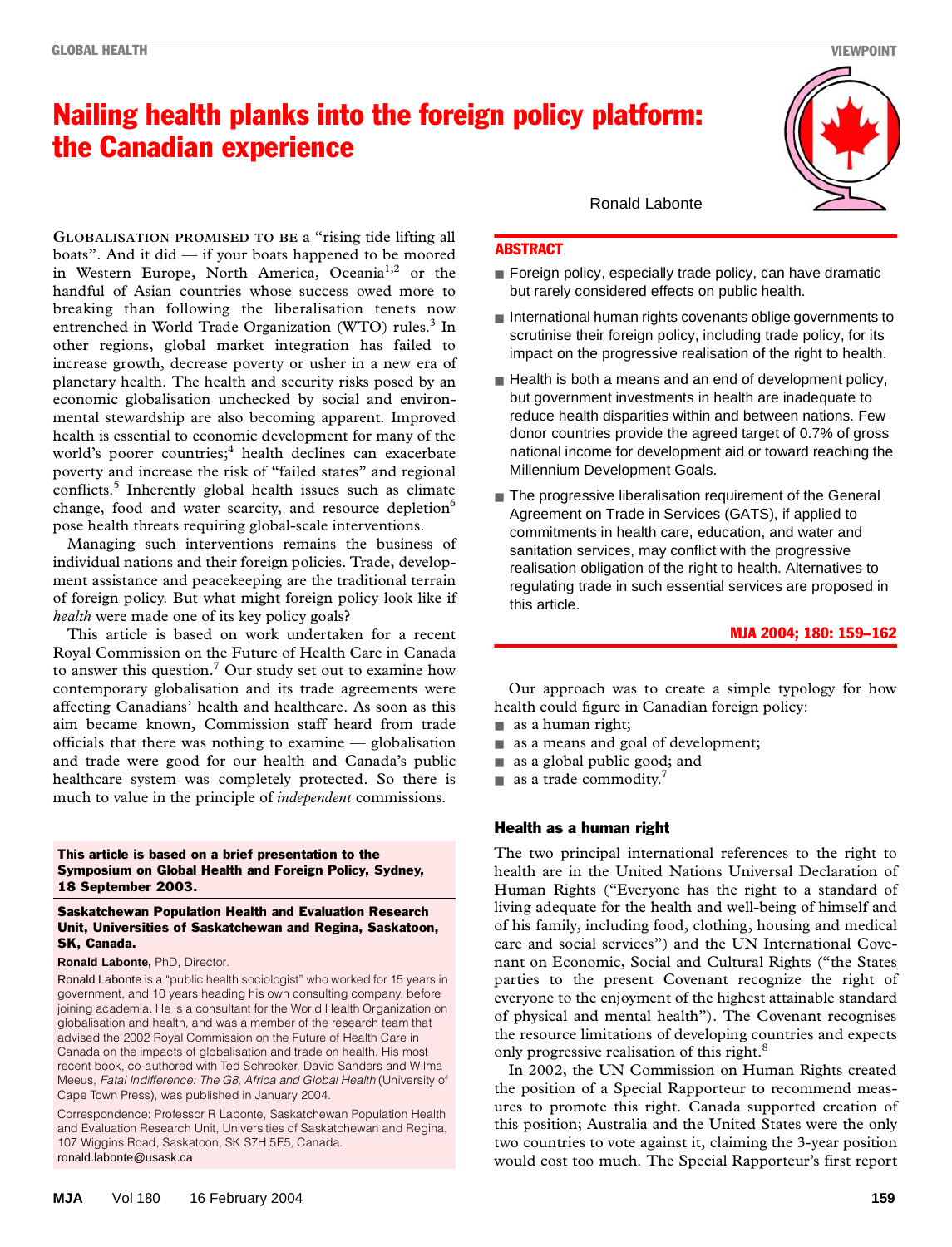### 1: Millennium Development Goals (Goals 1-7)<sup>11</sup>

#### **Goal 1: Eradicate extreme poverty and hunger**

Target 1: Halve, between 1990 and 2015, the proportion of people whose income is less than one dollar a day.

Target 2: Halve, between 1990 and 2015, the proportion of people who suffer from hunger.

#### **Goal 2: Achieve universal primary education**

Target 3: Ensure that, by 2015, children everywhere, boys and girls alike, will be able to complete a full course of primary education.

#### **Goal 3: Promote gender equality and empower women**

Target 4: Eliminate gender disparity in primary and secondary education, preferably by 2005, and to all levels of education no later than 2015.

#### **Goal 4: Reduce child mortality**

Target 5: Reduce by two-thirds, between 1990 and 2015, the under-5 mortality rate.

#### **Goal 5: Improve maternal health**

Target 6: Reduce by three-quarters, between 1990 and 2015, the maternal mortality ratio.

#### **Goal 6: Combat HIV/AIDS, malaria and other diseases**

Target 7: Have halted by 2015, and begun to reverse, the spread of HIV/AIDS.

Target 8: Have halted by 2015, and begun to reverse, the incidence of malaria and other major diseases.

#### **Goal 7: Ensure environmental sustainability**

Target 9: Integrate the principles of sustainable development into country policies and programs and reverse the loss of environmental resources.

Target 10: Halve, by 2015, the proportion of people without sustainable access to safe drinking water.

Target 11: By 2020, to have achieved a significant improvement in the lives of at least 100 million slum dwellers.

has noted that the right to health is judiciable (meaning that it has been used in court cases in several countries) and applies both to healthcare and to underlying health determinants, such as access to safe and potable water and adequate sanitation, healthy environments, and access to health education.9

The exact standing of the right to health in Canada is not as clear as it is in countries that enshrine this right in their constitutions. Although international legal opinion suggests that this right overrides trade agreements or other multilateral accords,<sup>10</sup> there are no means to enforce this beyond moral suasion. States "are obliged . . . to ensure that no international agreement or policy adversely impacts upon the right to health, and that their representatives in international organizations take due account of the right to health", including "an analysis of the distributional impact of reforms on the well-being of different groups in society especially the poor and vulnerable . . . with a view to identifying appropriate mitigating or other measures".9 To our knowledge, no state has yet done so with respect to trade agreement commitments.

Our study recommended that Canada entrench the right to health in legislation. While accepted by the Commission's Final Report, little attention to this recommendation has since been given.

### Health as a means and goal of development

There is a growing literature confirming the obvious — sick people are hardly capable of performing well economically. Health is not only a development goal, but also a development means. Thus, three of the eight Millennium Development Goals directly address health, and most of the others concern basic health determinants (Box 1).

The World Health Organization (WHO) Commission on Macroeconomics and Health $^4$  estimated the cost of a "set of essential interventions" at US\$34 per capita per year. The former Director-General of WHO argued that "health systems which spend less than US\$60 per capita are not able to even deliver a reasonable minimum of services".<sup>12</sup> Yet the world's least-developed countries spend an average of just US\$11 per capita annually on health, and other low-income countries spend  $US$25<sup>13</sup>$  The problem is not lack of effort or interest on the part of many poorer countries, $14$  but an inadequate pool of public resources. There remains, of course, the problem of ensuring that such funds are used for their intended purposes and are not misappropriated by corrupt or ineffective public officials. However, this is a responsibility of recipient countries, not donors.

The past decade of unprecedented rise in wealth in developed countries also marked the decade of least concern for those left behind. The 1990s saw official development assistance rates plummet for almost every wealthy donor, although only a few European countries ever hit the internationally agreed target of 0.7% of GDP (now expressed as GNI, or gross national income). Canada's drop was spectacular (Box 2) and Australia's and the US's not much better. The United Kingdom managed to regain the ground it lost under Margaret Thatcher's rule, although it had very little ground to make up. The Canadian drop in aid is the more worrying, as a very small portion of it (around 4%, but scheduled to rise) goes to health, whereas a very high portion (~75%) is tied to buying Canadian products or to "technical cooperation" (payment of Canadian consultants, who often offer little of value to the recipient country). One positive change, however, is that civil society organisations in Africa can now bid against Canadian organisations on technical cooperation projects.

Canada announced in 2002 that development assistance budgets would increase by 8% a year in the coming years, with half of this growth going to Africa. Although a welcome start, this represents less than a third of the aid that might have gone to sub-Saharan African countries over the past decade had Canada's contribution to this region remained at its 1990 level. $16$ 

## Health as a global public good

Public goods are services or amenities that are undersupplied by the market and therefore require public provision or financing. The relatively new concept of global public goods may be described as public goods that are underprovided by local governments and are considered "global" because their benefits may accrue beyond national borders.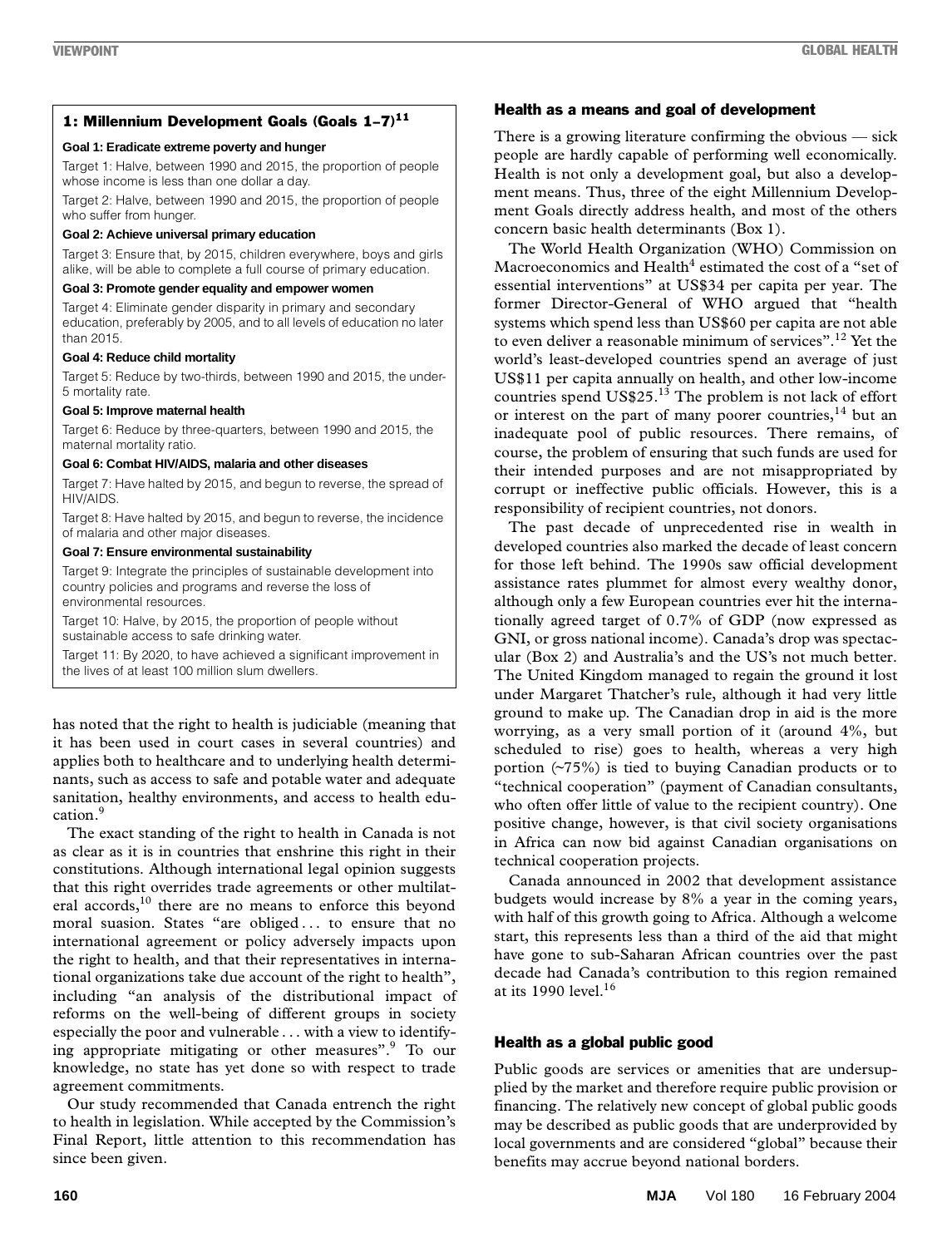

Are free trade agreements global public goods? Some claim that they are, on the assumption that they promote economic growth which, by definition, is a public good. Others argue that such agreements are global public "bads", as they exacerbate the inequities in wealth, environmental pollution and resource depletion that usually accompany rapid growth. Consider the contradictory relationship between the Framework Convention on Tobacco Control (a recent global public good for health) and several trade agreements. In March 2002, Phillip Morris International stated that proposed Canadian regulations to prohibit use of the terms "mild" and "light" on tobacco packaging would violate North American Free Trade Agreement (NAFTA) Article 1105 (unfair expropriation) and Article 1110 (measures tantamount to expropriation of reasonably expected profits); as well as Article 20 of the Trade-Related Aspects of Intellectual Property Rights (TRIPS) agreement (unjustifiably encumbering use of a trademark) and Article 2.2 of the Agreement on Technical Barriers to Trade (creating unnecessary obstacles and not being the least trade restrictive method).<sup>17</sup> Will the real global public good — private profit or public health — please stand up?

The most direct foreign health policy implication of the global public good concept is the need for wealthier countries to take disease control in poorer nations far more seriously. Each country can be judged partly by its response to the UN Global Fund to Fight AIDS, Tuberculosis and Malaria. Pledges received from government and the private sector to October 2003 amount to US\$4.6 billion (out of a desirable US\$10 billion a year), and many of these are in multi-year pledges. Canada's 3-year pledge, equal to US\$1.10 per capita annually, is less than the cost of a cup of coffee per Canadian per year. The UK's contribution is equal to about US\$3.40. Australia's pledge has no equivalent, because it is not contributing *any* money. By contrast, Swedish and Dutch contributions amount to US\$6.18 and US\$7.61.18

#### Health as a trade commodity

Health is increasingly viewed as a trade commodity, as evinced in the major trade agreements TRIPS and the

General Agreement on Trade in Services (GATS). Both have been cited as possible violations of human rights accords because of their potential deleterious impacts on access to essential health services.<sup>9</sup>

TRIPS requires WTO members to legislate patent protection for 20 years, although least-developed countries do not have to do this until 2016. This has sharply increased pharmaceutical costs and decreased the public funding available for primary healthcare or other programs in many countries, but especially poorer countries. TRIPS allows countries with public health emergencies to issue compulsory licences to allow the manufacture of generic drugs. However, this is not feasible for developing countries that lack such manufacturing capacity. A solution was achieved in August 2003 when the United States agreed that generic drugs could be produced for "parallel import" by countries lacking production facilities. Canada, which originally sided with the earlier US position in seeking a restrictive interpretation of "parallel importing", surprised many in September 2003 when it became the first developed country to announce its intent to produce generic drugs for this purpose. The legislation is likely to become law when a new parliament convenes in early 2004.

The GATS agreement is more complicated. It is not the *cause* of healthcare privatisation, as some critics contend, but may *accelerate* a global trend in such privatisation, which almost invariably leads to inequalities in access. Essentially, GATS locks in current privatisation levels in committed sectors. The agreement does offer an exception for "a [government] service which is supplied neither on a commercial basis, nor in competition with one or more service suppliers" (GATS Article 1: 3b). However, this clause may collapse under challenge, as most countries allow some commercial or competitive provision of almost all public services, including healthcare.<sup>19</sup>

To date, 54 WTO members (many of which are developing countries) have made commitments to liberalise some health services under GATS.<sup>20</sup> Once a service sector has been liberalised under GATS, there is no cost-free way of reversing it. For instance, Canada has opened up private health insurance under GATS. Should we wish to reverse this privatisation trend, our GATS commitments could trigger trade penalties, which may be monetary or in the form of liberalisation in other trade areas. The same would apply to any developing country wishing to revert to more publicly funded health services.

The message we conveyed to the Royal Commission was blunt: healthcare is not like other commercial services. It is essential to the creation and maintenance of a public good. Public healthcare systems arose in most countries because private systems proved inadequate and inequitable. Trade treaties — intended to promote private commercial interests — are no place to negotiate international rules for healthcare and other essential public goods such as education, water and sanitation. Indeed, the progressive liberalisation requirement of GATS may directly contravene the progressive realisation of the right to health under human rights covenants.